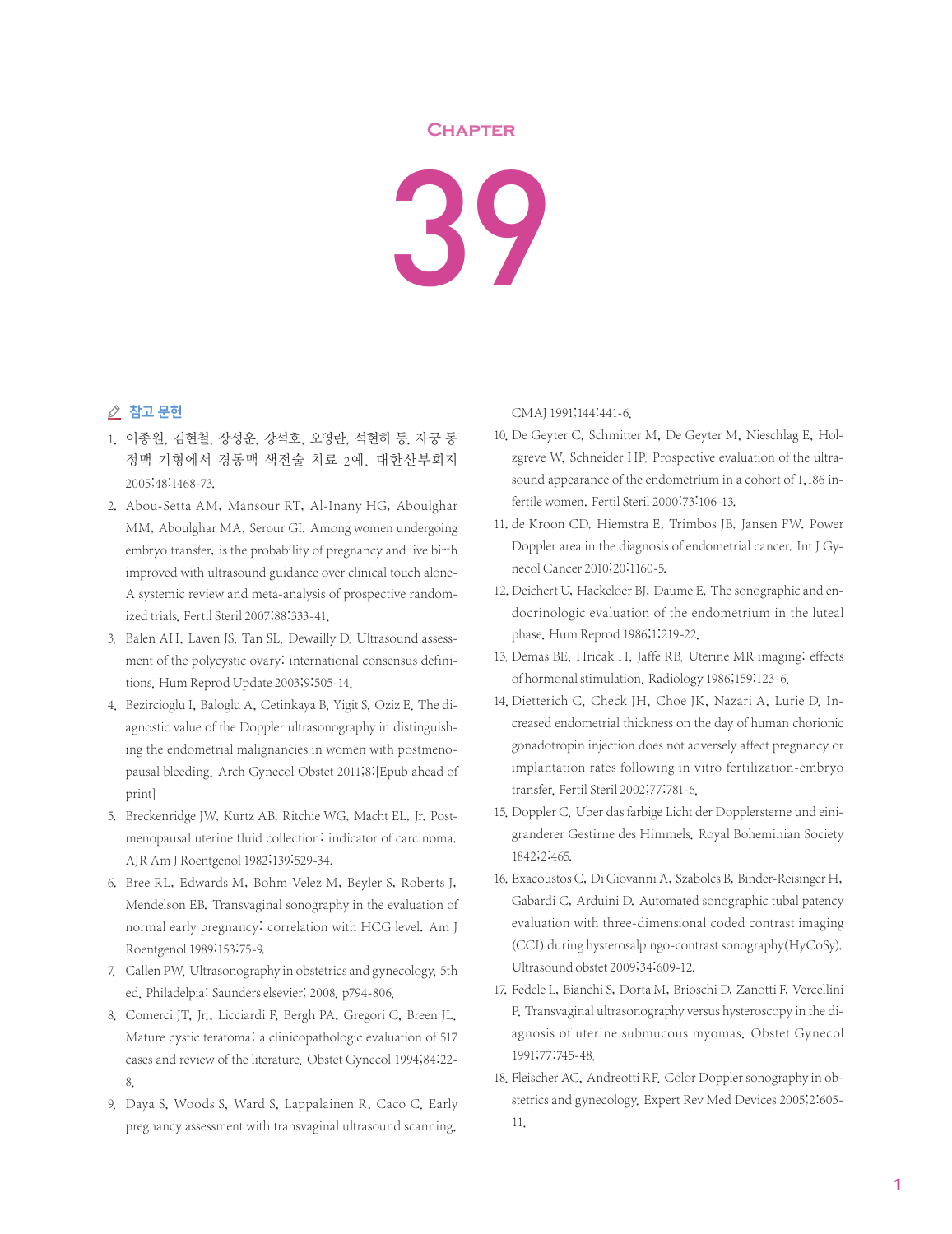- 19. Fleischer AC, Herbert CM, 3rd, Hill GA, Kepple DM. Transvaginal sonography: applications in infertility. Semin Ultrasound CT MR 1990;11:71-81.
- 20. Fleischer AC, Kalemeris GC, Machin JE, Entman SS, James AE, Jr. Sonographic depiction of normal and abnormal endometrium with histopathologic correlation. J Ultrasound Med 1986;5:445-52.
- 21. Fleischer AC, Shappell HW. Color Doppler sonohysterography of endometrial polyps and submucosal fibroids. J Ultrasound Med 2003;22:601-4.
- 22. Fleischer AC. Recent advances in the sonographic assessment of vascularity and blood flow in gynecologic conditions. Am J Obstet Gynecol 2005;193:294-301.
- 23. Friedler S, Schenker JG, Herman A, Lewin A. The role of ultrasonography in the evaluation of endometrial receptivity following assisted reproductive treatments: a critical review. Hum Reprod Update 1996;2:323-35.
- 24. Giorlandino C, Gleicher N, Nanni C, Vizzone A, Gentili P, Taramanni C. The sonographic picture of endometrium in spontaneous and induced cycles. Fertil Steril 1987;47:508-11.
- 25. Goldstein SR, Horii SC, Snyder JR, Raghavendra BN, Subramanyam B. Estimation of nongravid uterine volume based on a nomogram of gravid uterine volume: its value in gynecologic uterine abnormalities. Obstet Gynecol 1988;72:86-90.
- 26. Goldstein SR, Wolfson R. Endovaginal ultrasonographic measurement of early embryonic size as a means of assessing gestational age. J Ultrasound Med 1994;13:27-31.
- 27. Goldstein SR. Significance of cardiac activity on endovaginal ultrasound in very early embryos. Obstet Gynecol 1992;80:670-2.
- 28. Granberg S, Wikland M, Karlsson B, Norstrom A, Friberg LG. Endometrial thickness as measured by endovaginal ultrasonography for identifying endometrial abnormality. Am J Obstet Gynecol 1991;164:47-52.
- 29. Huchon C, Fauconnier A. Adnexal torsion: a literature review. Eur J Obstet Gynecol Reprod Biol 2010;150:8-12.
- 30. Jain KA, Hamper UM, Sanders RC. Comparison of transvaginal and transabdominal sonography in the detection of early pregnancy and its complications. AJR Am J Roentgenol 1988;151:1139-43.
- 31. Jain KA, Jeffrey RB, Jr., Sommer FG. Gynecologic vascular abnormalities: diagnosis with Doppler US. Radiology 1991;178:549-51.
- 32. Kratochwil A. [A new vaginal method of ultrasonotomography]. Geburtshilfe Frauenheilkd 1969;29:379-85.
- 33. Kupesic S, Bekavac I, Bjelos D, Kurjak A. Assessment of endometrial receptivity by transvaginal color Doppler and three di-

mensional power Doppler ultrasonography in patients undergoing in vitro fertilization procedures. J Ultrasound Med 2001;20:125-34.

- 34. La Torre R, De Felice C, De Angelis C, Coacci F, Mastrone M, Cosmi EV. Transvaginal sonographic evaluation of endometrial polyps: a comparison with two dimensional and three dimensional contrast sonography. Clin Exp Obstet Gynecol 1999;26 171-3.
- 35. Lande IM, Hill MC, Cosco FE, Kator NN. Adnexal and culde-sac abnormalities: transvaginal sonography. Radiology 1988;166:325-32.
- 36. McCarthy KA, Hall DA, Kopans DB, Swann CA. Postmenopausal endometrial fluid collections: always an indicator of malignancy-J Ultrasound Med 1986;5:647-9.
- 37. Mendelson EB, Bohm-Velez M, Joseph N, Neiman HL. Endometrial abnormalities: evaluation with transvaginal sonography. AJR Am J Roentgenol 1988;150:139-42.
- 38. Modesitt SC, Pavlik EJ, Ueland FR, DePriest PD, Kryscio RJ, van Nagell JR, Jr. Risk of malignancy in unilocular ovarian cystic tumors less than 10 centimeters in diameter. Obstet Gynecol 2003;102:594-9.
- 39. Muniz CJ, Fleischer AC, Donnelly EF, Mazer MJ. Three-dimensional color Doppler sonography and uterine artery arteriography of fibroids: assessment of changes in vascularity before and after embolization. J Ultrasound Med 2002;21:129-33.
- 40. Nicolini U, Bellotti M, Bonazzi B, Zamberletti D, Candiani GB. Can ultrasound be used to screen uterine malformations-Fertil Steril 1987;47:89-93.
- 41. Noyes N, Hampton BS, Berkeley A, Licciardi F, Grifo J, Krey L. Factors useful in predicting the success of oocyte donation: a 3-year retrospective analysis. Fertil Steril 2001;76:92-7.
- 42. Noyes N, Liu HC, Sultan K, Schattman G, Rosenwaks Z. Endometrial thickness appears to be a significant factor in embryo implantation in in-vitro fertilization. Hum Reprod 1995;10:919-22.
- 43. Nyberg DA, Laing FC, Filly RA, Uri-Simmons M, Jeffrey RB, Jr. Ultrasonographic differentiation of the gestational sac of early intrauterine pregnancy from the pseudogestational sac of ectopic pregnancy. Radiology 1983;146:755-9.
- 44. Odeh M, Vainerovsky I, Grinin V, Kais M, Ophir E, Bornstein J. Three-dimensional endometrial volume and 3-dimensional power Doppler analysis in predicting endometrial carcinoma and hyperplasia. Gynecol Oncol 2007;106:348-53.
- 45. Ohno M, Maeda T, Matsunobu A. A cytogenetic study of spontaneous abortions with direct analysis of chorionic villi. Obstet Gynecol 1991;77:394-8.

46. Opolskiene G, Sladkevicius P, Jokubkiene L, Valentin L.